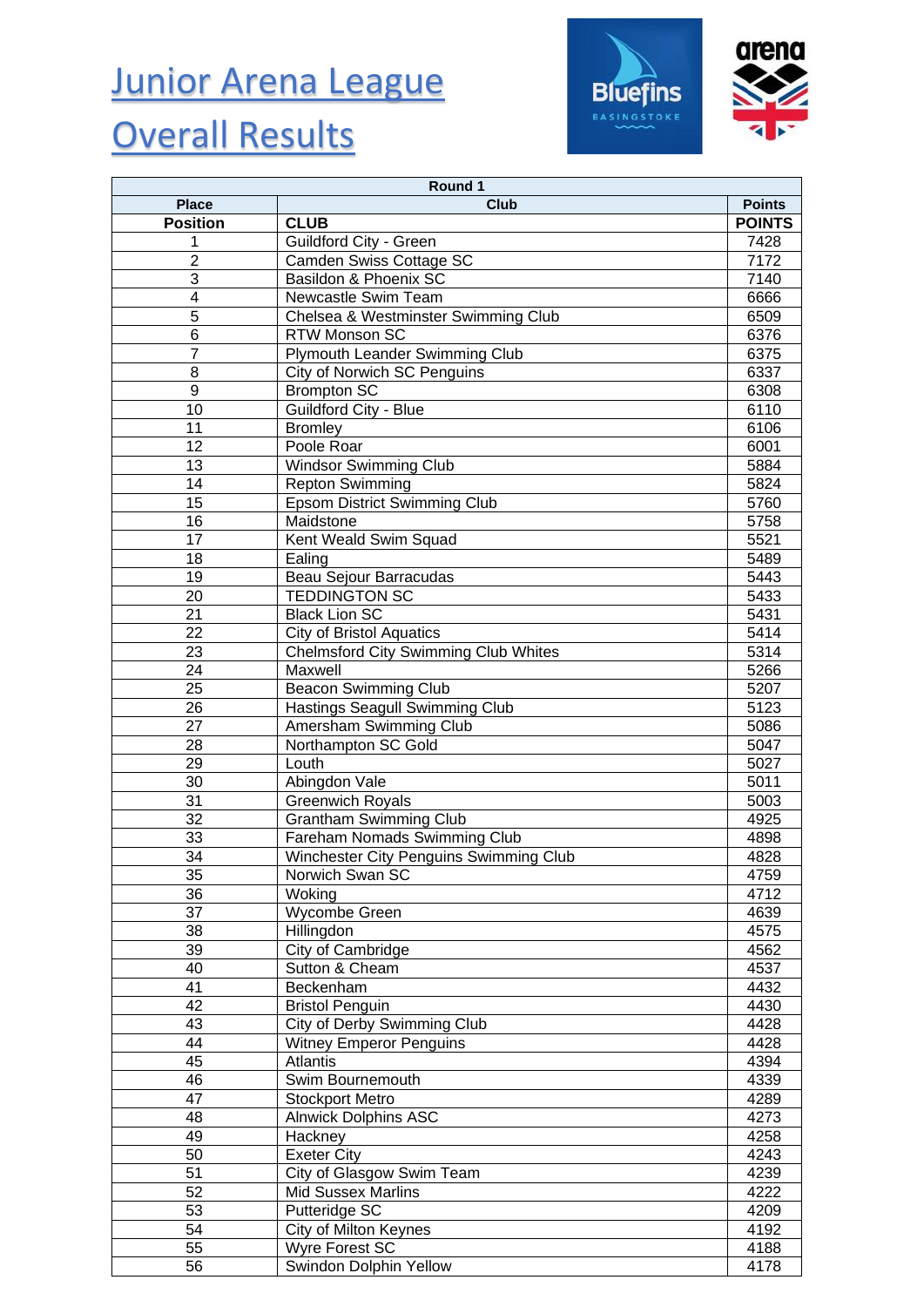#### Junior Arena League

### **Overall Results**





| 57  | City of Oxford Red Team                    | 4108 |
|-----|--------------------------------------------|------|
| 58  | Wycombe White                              | 4090 |
| 59  | <b>Flitwick Dolphins</b>                   | 4065 |
| 60  | Morpeth                                    | 4025 |
| 61  | <b>Chelmsford City Swimming Club Blues</b> | 3782 |
| 62  | <b>LINCOLN VULCANS</b>                     | 3771 |
| 63  | <b>Basingstoke Bluefins Stingrays</b>      | 3727 |
| 64  | <b>ACADEMY ST B-0-S</b>                    | 3705 |
| 65  | <b>Tadcaster York Sport Swim Squad</b>     | 3701 |
| 66  | Evesham Swimming Club                      | 3699 |
| 67  | Tynemouth ASC                              | 3698 |
| 68  | <b>TEAM BATH AS</b>                        | 3690 |
| 69  | Hart Swimming Club                         | 3667 |
| 70  | City of Norwich SC Rockhoppers             | 3653 |
| 71  | West Norfolk Swimming Club                 | 3648 |
| 72  | <b>West Dorset</b>                         | 3647 |
| 73  | Sevenoaks Swimming Club                    | 3581 |
| 74  | <b>Chesham Swimming Club</b>               | 3578 |
| 75  | Cirencester SC                             | 3523 |
| 76  | Haslemere SC                               | 3167 |
| 77  | Poole Pride                                | 3109 |
| 78  | <b>Worcester Blue</b>                      | 3062 |
| 79  | Portsmouth Northsea Swimming Club          | 3060 |
| 80  | <b>CLEVEDON ASC</b>                        | 3038 |
| 81  | Wolverhampton SC                           | 3024 |
| 82  | Redhill & Reigate SC                       | 3010 |
| 83  | Weymouth SC                                | 2990 |
| 84  | Long Eaton                                 | 2984 |
| 85  | Watford SC                                 | 2953 |
| 86  | Leander SC                                 | 2945 |
| 87  | City of Southampton SC                     | 2848 |
| 88  | Hemel Hempstead                            | 2799 |
| 89  | Swindon Dolphin Black                      | 2796 |
| 90  | Stevenage SC                               | 2649 |
| 91  | <b>Brixham</b>                             | 2648 |
| 92  | Mansfield SC                               | 2608 |
| 93  | Wantage White Horses                       | 2541 |
| 94  | Knutsford Vikings                          | 2516 |
| 95  | <b>Tring Swimming Club</b>                 | 2481 |
| 96  | <b>Witney Rockhopper Penguins</b>          | 2453 |
| 97  | <b>EASTLEIGH SC</b>                        | 2425 |
| 98  | <b>Worcester Green</b>                     | 2415 |
| 99  | <b>DORKING - Red</b>                       | 2313 |
| 100 | Ludlow                                     | 2277 |
| 101 | <b>Bassett JSF</b>                         | 2249 |
| 102 | <b>DORKING - Blue</b>                      | 2222 |
| 103 | City of Oxford Blue Team                   | 2008 |
| 104 | Soundwell                                  | 2004 |
| 105 | Edenbridge Piranhas                        | 1941 |
| 106 | Rushden                                    | 1791 |
| 107 | <b>Gosport Dolphins</b>                    | 1789 |
| 108 | Havant & Waterlooville                     | 1736 |
| 109 | <b>Richmond Dales</b>                      | 1674 |
| 110 | Crawley SC                                 | 1667 |
| 111 | Northampton SC Blue                        | 1667 |
| 112 | <b>LICHFIELD SWIMMING CLUB</b>             | 1577 |
| 113 | City of Peterborough SC                    | 1576 |
| 114 | Locks Heath                                | 1552 |
| 115 | Ware                                       | 1493 |
|     |                                            |      |